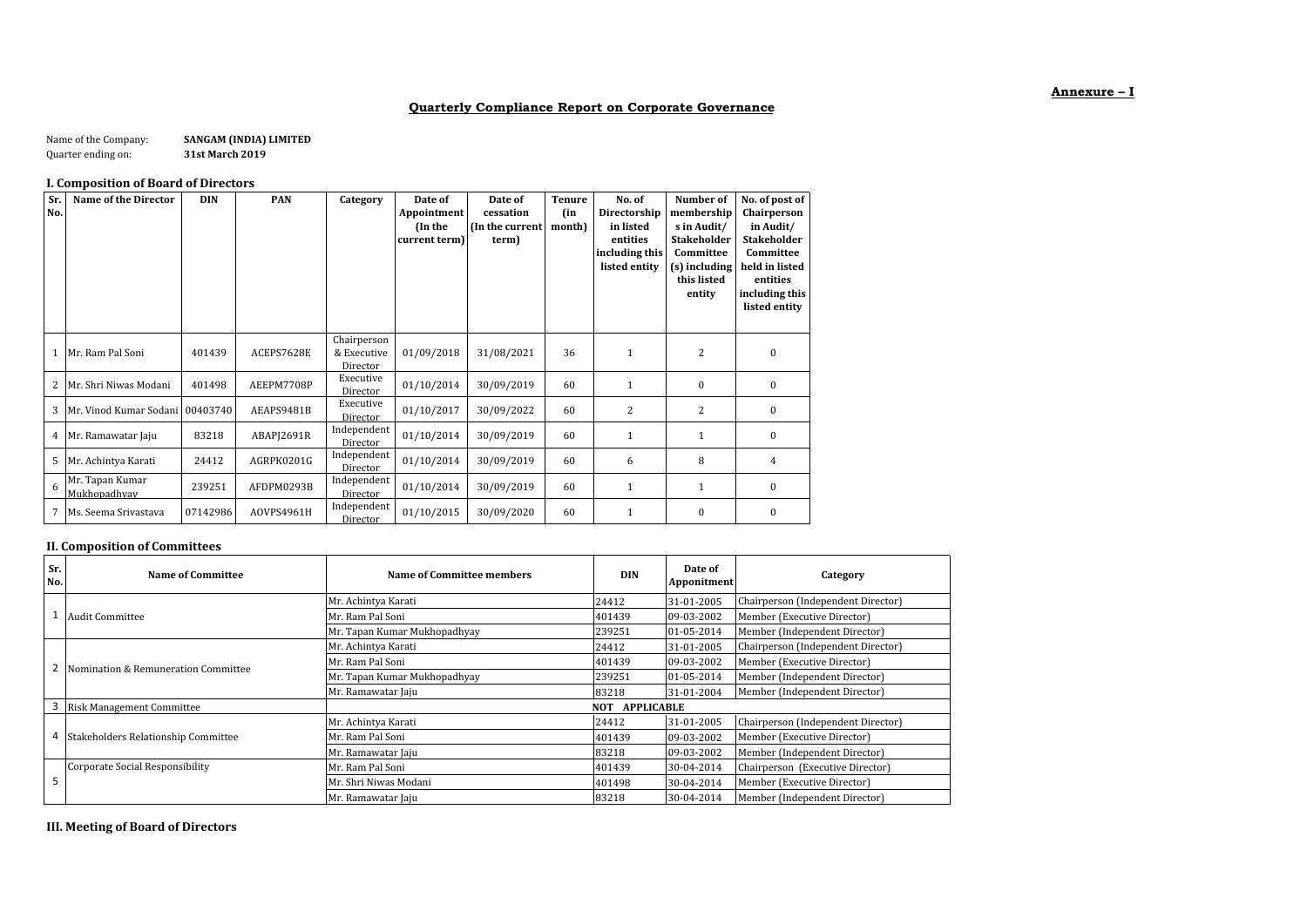|     | $\vert$ Sr. $\vert$ Date(s) of Meeting (if any) in the | Date(s) of Meeting (if any) in the relevant | Maximum gap between any two consecutive (in number of days) |  |  |
|-----|--------------------------------------------------------|---------------------------------------------|-------------------------------------------------------------|--|--|
| No. | previous quarter                                       | auarter                                     |                                                             |  |  |
|     | 14th November 2018                                     | 13th Februarv 2019                          | 90 davs                                                     |  |  |

#### **IV. Meeting of Committees**

| Sr.<br>No. | Name of the Committee                | Date(s) of meeting during<br>of the committee in the<br>previous quarter | Date(s) of meeting of the committee in the relevant quarter | Whether requirement of<br><b>Quorum met (details)</b> | Maximum gap between any two<br>consecutive meetings in number of<br>days |
|------------|--------------------------------------|--------------------------------------------------------------------------|-------------------------------------------------------------|-------------------------------------------------------|--------------------------------------------------------------------------|
|            | Audit Committee                      | 14th November 2018                                                       | 13th February 2019                                          |                                                       | 90 days                                                                  |
|            | Stakeholders' Relationship Committee | 14th November 2018                                                       | 13th February 2019                                          | Yes                                                   | 90 davs                                                                  |
|            | Nomination & Remuneration Committee  | N.A.                                                                     | N.A.                                                        | N.A.                                                  | N.A.                                                                     |

# **V. Related Party Transactions**

| <b>Subject</b>                                                                                       | Compliance Status                                  |
|------------------------------------------------------------------------------------------------------|----------------------------------------------------|
| Whether prior approval of audit committee obtained                                                   | $(V_{\text{AC}}/N_{\text{A}}/N_{\text{A}})$<br>Yes |
|                                                                                                      |                                                    |
| Whether shareholder approval obtained for material RPT                                               | NA                                                 |
| Whether details of RPT entered into pursuant to omnibus approval have been reviewed by Audit Committ | Yes                                                |

# **VI. Affirmations**

| Sr.<br>No. | <b>Subject</b>                                                                                                                                                 | <b>Status</b><br>(Yes/No) |
|------------|----------------------------------------------------------------------------------------------------------------------------------------------------------------|---------------------------|
|            | The composition of Board of Directors is in terms of SEBI (Listing obligations and disclosure requirements) Regulations, 2015.                                 | Yes                       |
|            | The composition of the following committees is in terms of SEBI(Listing obligations and disclosure requirements) Regulations, 2015                             | Yes                       |
|            | Audit Committee<br>a.                                                                                                                                          |                           |
|            | Nomination & remuneration committee<br>Ib.                                                                                                                     |                           |
|            | Stakeholders relationship committee                                                                                                                            |                           |
|            | Risk management committee (Not Applicable)<br>Id.                                                                                                              |                           |
|            | The above committee members have been made aware of their powers, role and responsibilities as specified in SEBI<br>(Listing obligations and disclosure        | Yes                       |
|            | requirements) Regulations, 2015.                                                                                                                               |                           |
|            | The meetings of the board of directors and the above committees have been conducted in the manner as specified in SEBI<br>(Listing obligations and disclosure) | Yes                       |
|            | requirements) Regulations, 2015.                                                                                                                               |                           |
|            | 5 This report and/or the report submitted in the previous quarter has been placed before Board of Directors.                                                   | Yes                       |
|            | Name: Anil Jain                                                                                                                                                |                           |
|            | <b>Designation:</b> CFO & Company Secretary                                                                                                                    |                           |

**Certified to be true For Sangam (India) Limited**

**(Anil Jain) CFO & Company Secretary**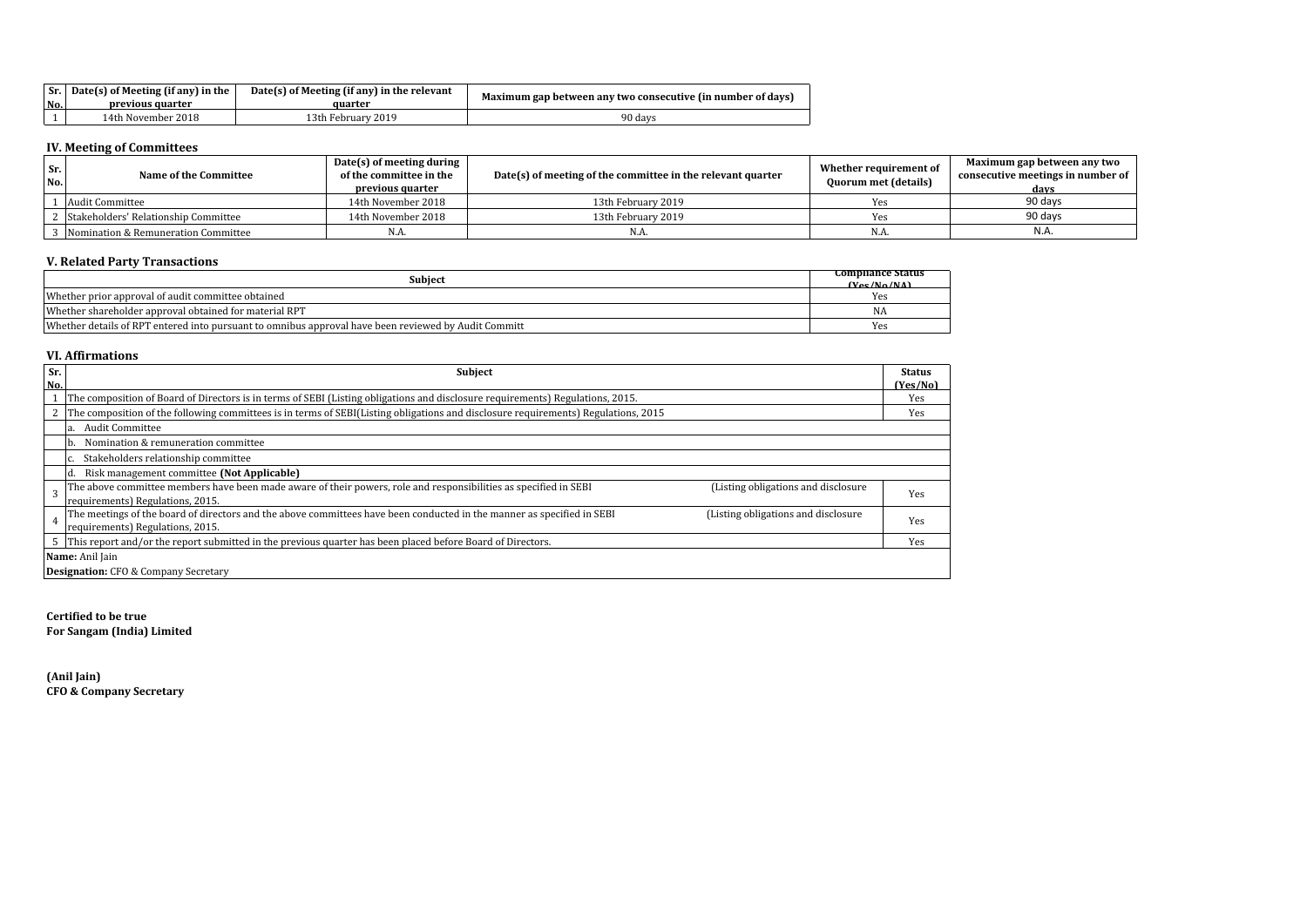# **Yearly Compliance Report on Corporate Governance**

Name of the Company: **SANGAM (INDIA) LIMITED** Year ending on: **31st March, 2019**

# **I. Disclosure on website in terms of Listing Regulations**

| <b>ITEM</b>                                                                                                                                | <b>Compliance status</b><br>(Yes/No/NA) |
|--------------------------------------------------------------------------------------------------------------------------------------------|-----------------------------------------|
| Details of business                                                                                                                        | Yes                                     |
| Terms and conditions of appointment of independent directors                                                                               | Yes                                     |
| Composition of various committees of board of directors                                                                                    | Yes                                     |
| Code of conduct of board of directors and senior management personnel                                                                      | Yes                                     |
| Details of establishment of vigil mechanism/Whistle Blower policy                                                                          | Yes                                     |
| Criteria of making payments to non-executive directors                                                                                     | Yes                                     |
| Policy on dealing with related party transactions                                                                                          | Yes                                     |
| Policy for determining 'material' subsidiaries                                                                                             | Yes                                     |
| Details of familiarization programmes imparted to independent directors                                                                    | Yes                                     |
| Contact information of the designated officials of the listed entity who are responsible for assisting and handling investor<br>grievances | Yes                                     |
| email address for grievance redressal and other relevant details                                                                           | Yes                                     |
| Financial results                                                                                                                          | Yes                                     |
| Shareholding pattern                                                                                                                       | Yes                                     |
| Details of agreements entered into with the media companies and/or their associates                                                        | N.A.                                    |
| New name and the old name of the listed entity                                                                                             | N.A.                                    |

### **II Annual Affirmations**

| <b>Particulars</b>                                                                                                   | <b>Regulation Number</b>                | <b>Compliance status</b><br>(Yes/No/NA) |
|----------------------------------------------------------------------------------------------------------------------|-----------------------------------------|-----------------------------------------|
| Independent director(s) have been appointed in terms of specified criteria of 'independence'<br>and/or 'eligibility' | $16(1)(b)$ & $25(6)$                    | Yes                                     |
| Board composition                                                                                                    | 17(1)                                   | Yes                                     |
| Meeting of Board of directors                                                                                        | 17(2)                                   | Yes                                     |
| Review of Compliance Reports                                                                                         | 17(3)                                   | Yes                                     |
| Plans for orderly succession for appointments                                                                        | 17(4)                                   | Yes                                     |
| Code of Conduct                                                                                                      | 17(5)                                   | Yes                                     |
| Fees/compensation                                                                                                    | 17(6)                                   | Yes                                     |
| Minimum Information                                                                                                  | 17(7)                                   | Yes                                     |
| Compliance Certificate                                                                                               | 17(8)                                   | Yes                                     |
| Risk Assessment & Management                                                                                         | 17(9)                                   | Yes                                     |
| Performance Evaluation of Independent Directors                                                                      | 17(10)                                  | Yes                                     |
| <b>Composition of Audit Committee</b>                                                                                | 18(1)                                   | Yes                                     |
| Meeting of Audit Committee                                                                                           | 18(2)                                   | Yes                                     |
| Composition of nomination & remuneration committee                                                                   | $19(1)$ & $(2)$                         | Yes                                     |
| Composition of Stakeholder Relationship Committee                                                                    | $20(1)$ & $(2)$                         | Yes                                     |
| Composition and role of risk management committee                                                                    | 21(1),(2),(3),(4)                       | N.A.                                    |
| Vigil Mechanism                                                                                                      | 22                                      | Yes                                     |
| Policy for related party Transaction                                                                                 | $23(1)$ , $(5)$ , $(6)$ , $(7)$ & $(8)$ | Yes                                     |
| Prior or Omnibus approval of Audit Committee for all related party transactions                                      | $23(2)$ , $(3)$                         | Yes                                     |
| Approval for material related party transactions                                                                     | 23(4)                                   | <b>NA</b>                               |
| Composition of Board of Directors of unlisted material Subsidiary                                                    | 24(1)                                   | N.A.                                    |
| Other Corporate Governance requirements with respect to subsidiary of listed entity                                  | $24(2),(3),(4),(5)$ & (6)               | Yes                                     |
| Maximum Directorship & Tenure                                                                                        | $25(1)$ & $(2)$                         | Yes                                     |
| Meeting of independent directors                                                                                     | $25(3)$ & $(4)$                         | Yes                                     |
| Familiarization of independent directors                                                                             | 25(7)                                   | Yes                                     |
| Memberships in Committees                                                                                            | 26(1)                                   | Yes                                     |
| Affirmation with compliance to code of conduct from members of Board of Directors and<br>Senior management personnel | 26(3)                                   | Yes                                     |
| Disclosure of Shareholding by Non-Executive Directors                                                                | 26(4)                                   | Yes                                     |
| Policy with respect to Obligations of directors and senior management                                                | 26(2) & 26(5)                           | Yes                                     |

## **III Affirmations:**

| The<br>respect to<br>* sazit<br>bsidiary<br>rnorate<br>Listed<br>Materia<br>es annroveo<br>. COP*<br>.000er<br>-Policy<br>entity<br>τne.<br>and<br>auır<br>rements<br>na:<br>mance<br>ווור<br>таг |     |
|---------------------------------------------------------------------------------------------------------------------------------------------------------------------------------------------------|-----|
| subsidiary<br>complied<br>have<br>astec<br>. Entit<br>beer<br>ΩŤ                                                                                                                                  | Yes |

**Certified to be true For Sangam (India) Limited**

**(Anil Jain) CFO & Company Secretary**